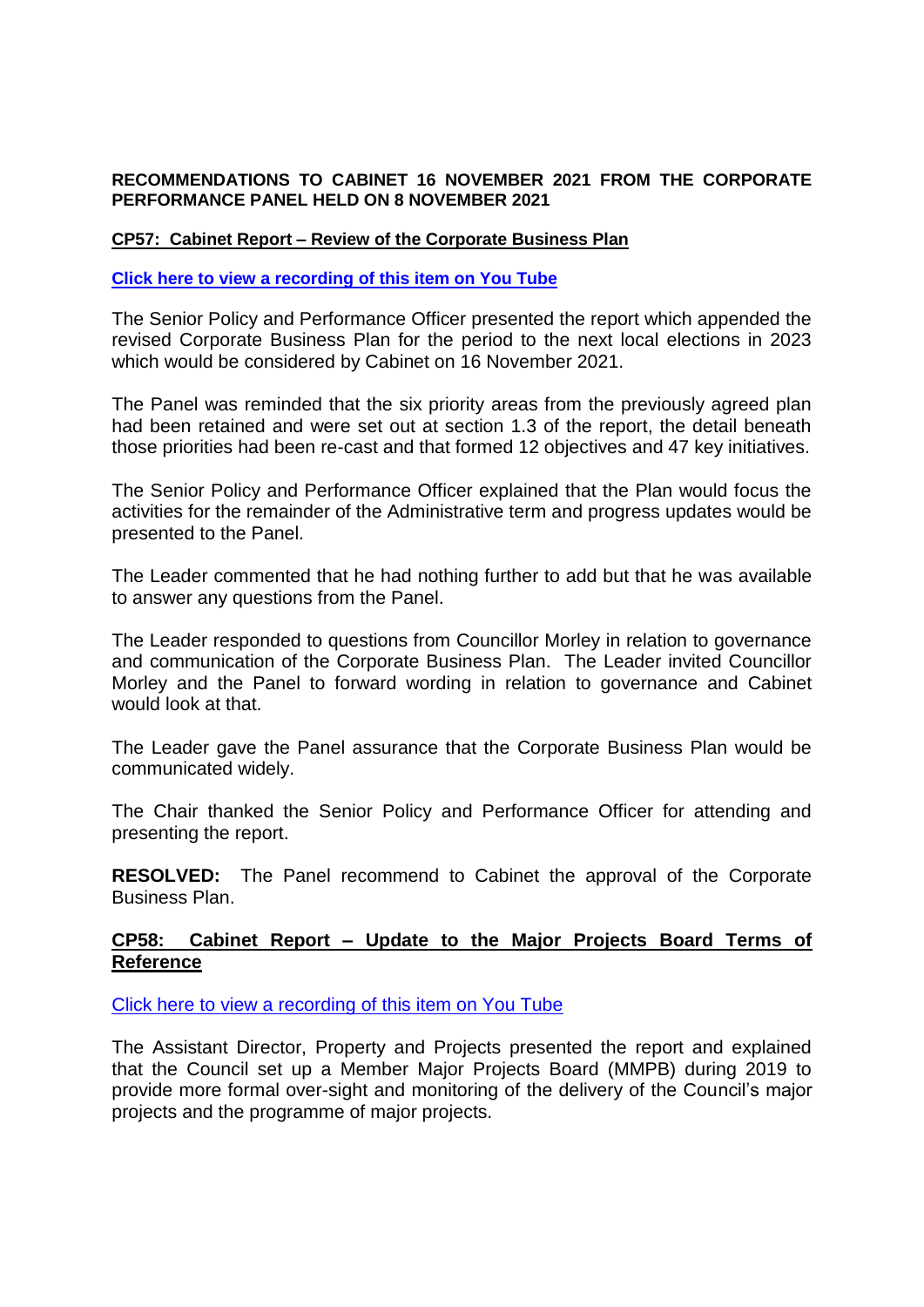It was highlighted that the operation and effectiveness of the Board had been hampered particularly by the Covid-19 pandemic, with many projects being stalled or delayed and Board meetings being cancelled.

The report sought to provide a greater degree of clarity in respect of the role of the MMPB and particularly its relationship with other existing Panels and Committees within the Council. The revised Terms of Reference for the Member Major Projects Board were set out in the report.

Councillor Joyce referred to page 10, 2.1(b) operate on behalf of the Cabinet, … and commented that it naivety for the Labour Group to act on behalf of a Conservative Cabinet and added it should read operate on behalf of the Council. The Monitoring Officer explained that as it was a sub-committee of Cabinet it could only act on behalf of the Cabinet and not Council but that the alternative was to have a free standing committee.

The Chair added that 2.1(b) would remain, in principle, operate on behalf of Cabinet and that it was proposed there would be three representatives from other political groups and asked if those representatives were allowed to be on scrutiny panels and would they be in effect be scrutinising themselves. The Monitoring Officer advised that there would be a conflict so would not be able to sit on a scrutiny panel. The Chair asked the Leader if this was considered a possible problem. In response, the Leader thanked the Assistant Director, Property and Projects and the Monitoring Officer for the report and that the Chair had raised a good question.

The Leader further added that Cabinet was trying to give some clarity because at the first meeting of the MMPB there were some issues around the role and remit of the Board and its importance to move forward. The Leader provided context and provided an overview of importance of the development of projects, scrutiny and what was missing and why the MMPB was set up.

Councillor Morley commented that Cabinet was marking its own homework and asked how the scrutiny panels would be linked into the MMPB and enable to panels to carry out scrutiny effectively. Councillor Morley added that a governance review was required across the board and was not content or convinced this was a step in the right direction and would look for some comfort that it would feed into the various scrutiny panels with relevant data and performance modules based upon project management methodology which was used throughout the country but may not be by this Administration.

The Chair commented understood why the council lost track of events because of the Pandemic but was looking for reassurance that whilst work in recent months that people go back to the report to the Audit Committee in May 2019 and to the flowchart presented to Audit Committee, because going on as the council was, was accepted that it was not acceptable and mistakes were made and how did the council avoid them in the future. The Chair asked if Cabinet had considered that the council should have a MMPB and an additional scrutiny body as he was not convinced of the make-up and Cabinet marking their own homework was going to prevent a similar set of events that occurred two or three years ago.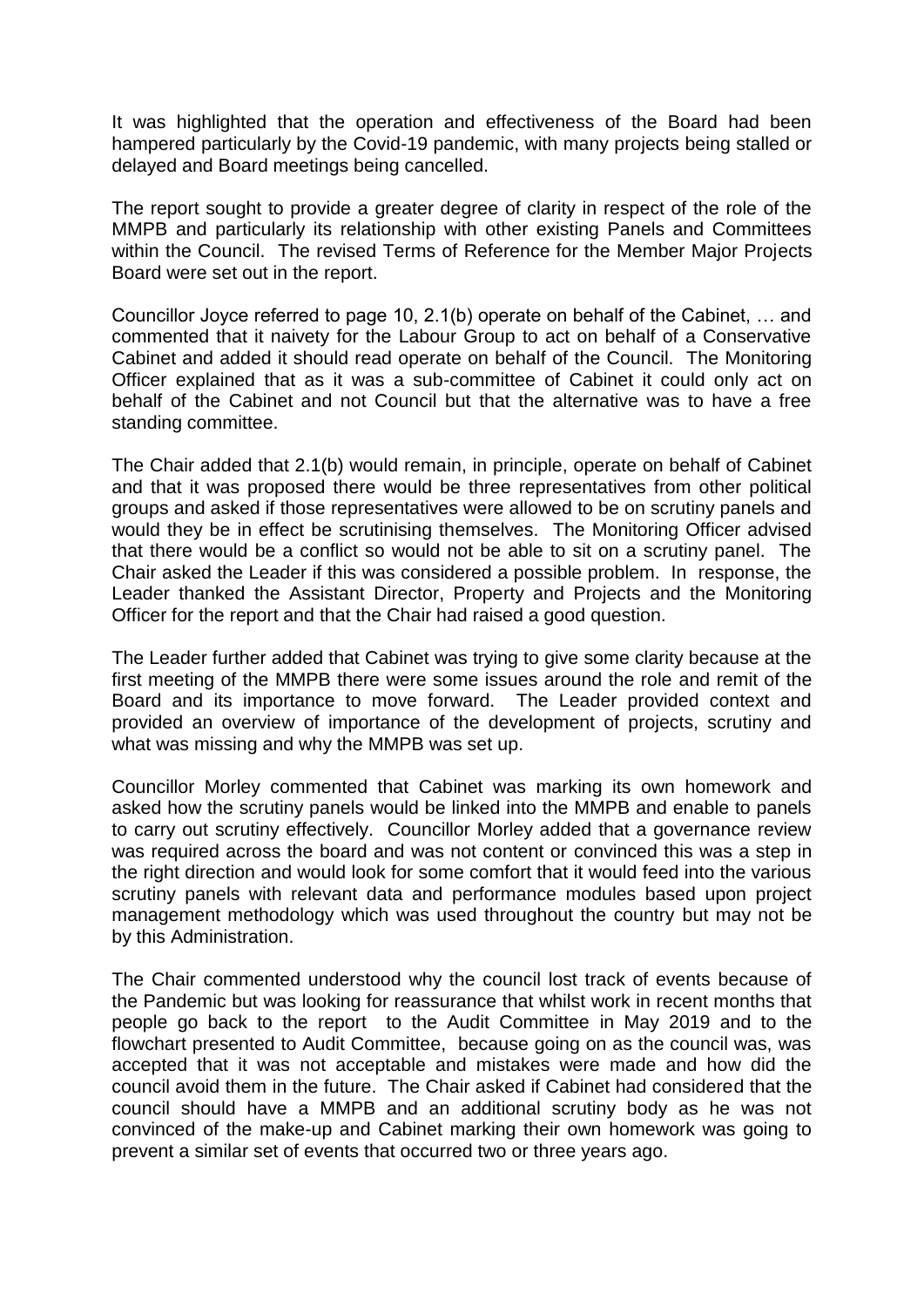Councillor Long stated that he could see where the Panel was coming from regarding Cabinet marking their own homework. The most important thing that the council needed to get right was the methodology by which Cabinet approved a project to commence. Beyond that what process monitors it to ensure on track, time and budget to delivery right outcomes at the end. With regards to some projects the appropriate place, in his opinion, to be scrutinised was the appropriate panel.

Councillor Devereux commented that he recalled the earlier discussions at Cabinet where it had been decided that a MMPB was required and implicit in that decision was that there was process which managed the programmes of work and that they all conformed to a consistent process. In his view what was needed was a Project Assurance Board which sat over the top look what happening across the authority to ensure projects were delivered on time, within budget, right outcomes, etc and were there were lessons to be learned that could feed in going forward to the management activity. In conclusion, Councillor Devereux explained that a simple board was required to give Members confident that the right things were happening at the right time.

In response to observations made by the Chair, the Monitoring Officer explained that as an alternative to setting up a new scrutiny panel, the panel could look at reviewing the terms of the reference of the current scrutiny panels to consider whether you think they go further, far and specific enough to cover what was required to be scrutinised. The Chair expressed concern that this was a lesson learnt as to what happened previously that Councillors were not scrutinising efficiently enough, not doing their job properly and was the fault of Councillors that things went wrong and that they needed to change that. The Chair noted Councillor Devereux's reference to scrutiny and that the one thing MMPB did not do was scrutinise.

Councillor Blunt added that one thing that was lacking was the major project was set up and went through processes but there was not a way of presenting the project back to his need Cabinet and that this proposed role of the MMPB would enable this. Councillor Blunt commented that a continuous process of re-looking at any issues, monitoring, etc. and that he was suggesting it was a scrutiny body but a subcommittee of Cabinet. Cabinet needed to look at projects and enable the relevant Portfolio Holder to provide feedback on a particular project.

Councillor Joyce explained that the council needed some way to keep eye on major projects, the scrutiny system in place was a good system, but did not work, the right questions were asked and answers given. Councillor Joyce provided background information on the reasons why MMPB was set up. Councillor Joyce added that Cabinet took decisions on behalf of the council and if the MMPB was going to work in whatever form, then input was required from the opposition and that the aim was to make it work for the council.

In response, the Leader explained that he understood the points raised by Councillor Joyce and that the intent of the MMPB was to make it clearer to the opposition and would allow the Cabinet and three members of the opposition to see the projects and timelines, etc in that meeting which gave an opportunity would be making recommendations to Cabinet and made known to people. The Leader added that he took on board the comments from Councillor Joyce and undertook to look at the